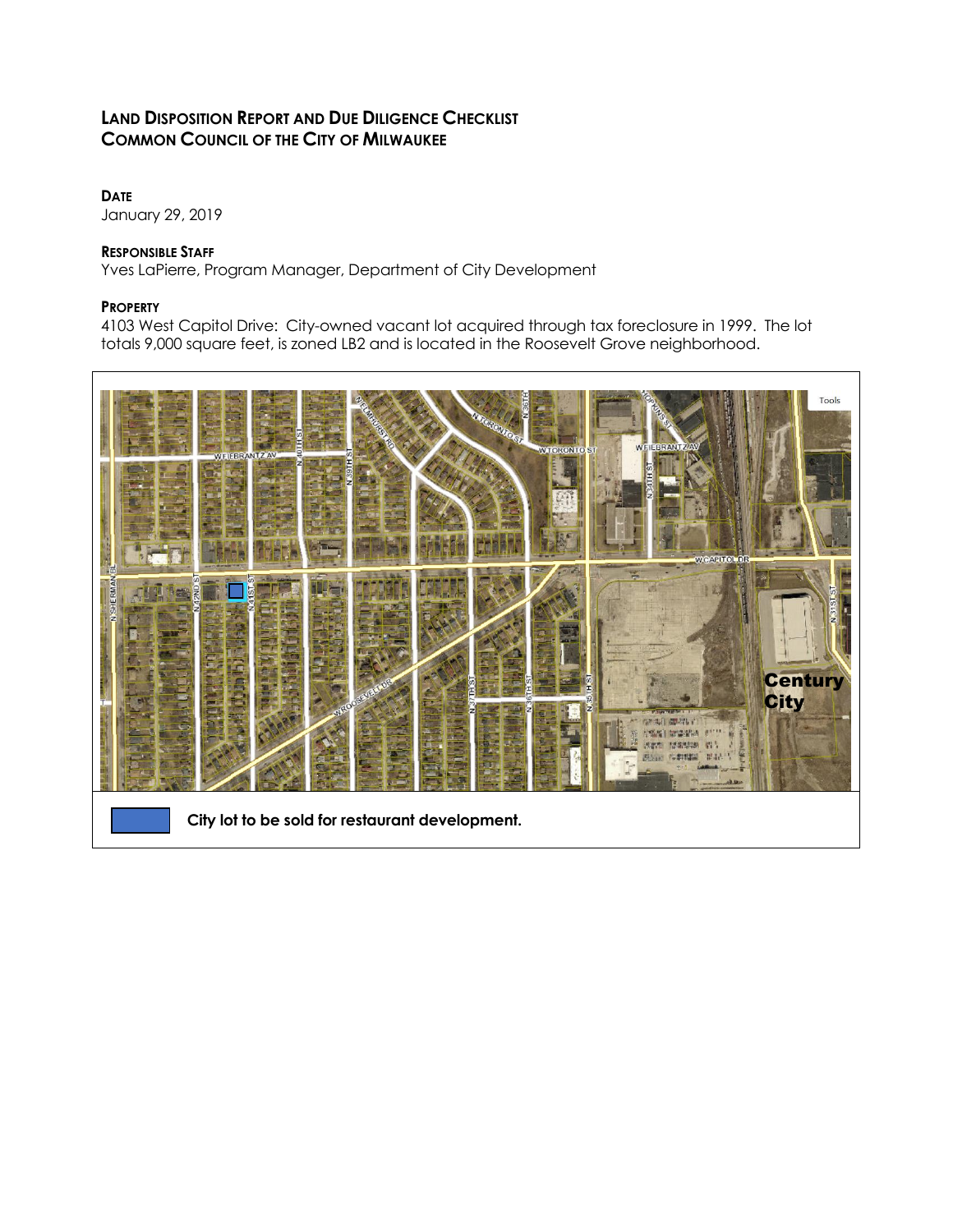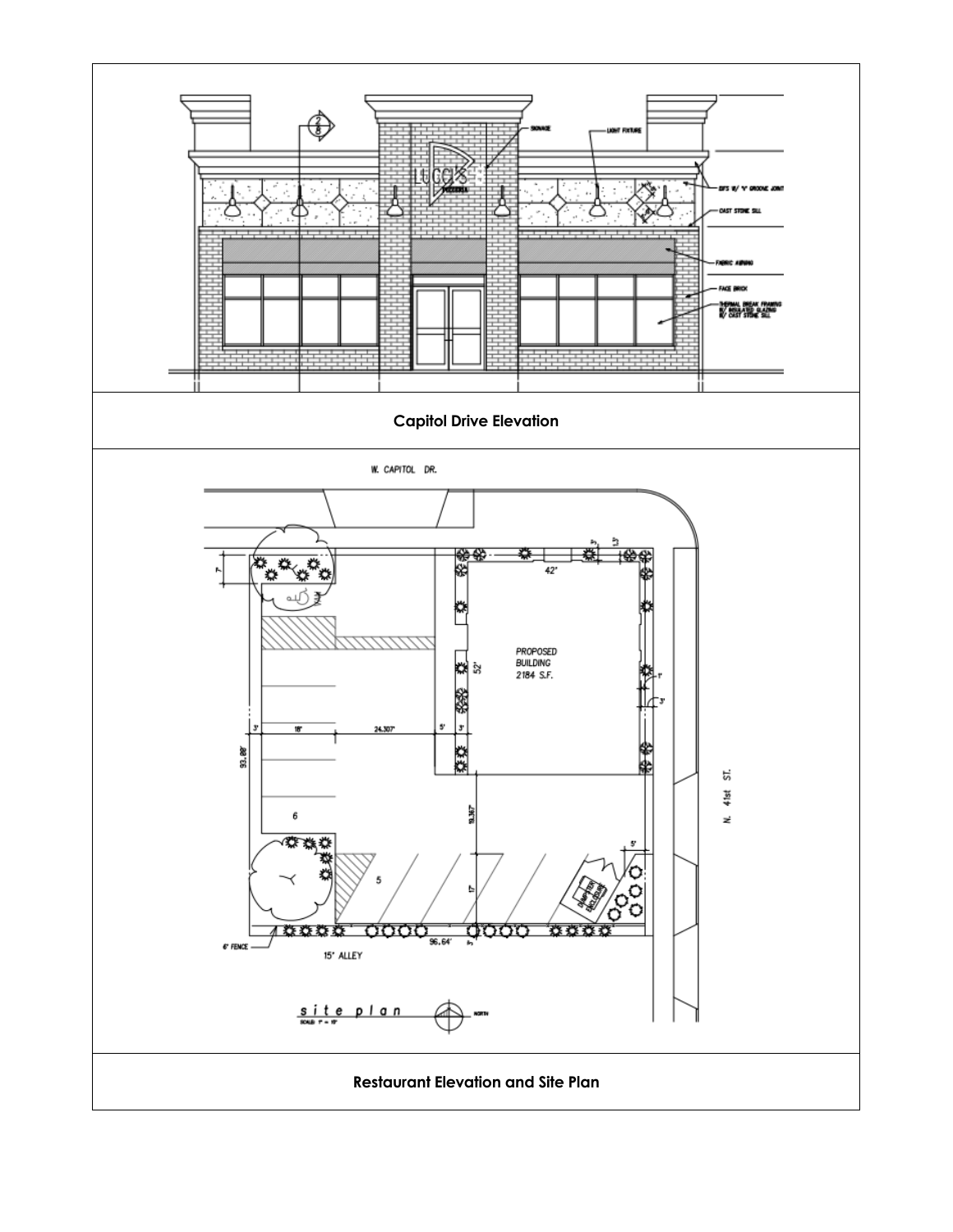#### **BUYER**

4103, LLC, owned by Abel Hamdan who will develop this site. Abel Hamdan is a successful developer of restaurants in Milwaukee.

#### **PROPOSED DEVELOPMENT**

The City lot at 4103 West Capitol Drive will be developed with a restaurant at the street edge and parking at the west and south sides. The site will be fully landscaped and fenced from the alley and adjoining residential areas. The proposed restaurant will provide sit-down dining as well as carry-out and delivery to the greater area.

The Buyer also will fund traffic calming improvements on 41st Street between Capitol Drive and Roosevelt Drive as part of the development agreement.

#### **OFFER TERMS AND CONDITIONS**

The purchase price is \$18,000. A Purchase and Sale Agreement will be executed with 4103, LLC to outline performance obligations and assure satisfactory compliance through reversion of title power. A \$10,000 performance deposit will be required and a Certificate of Completion must be provided within eighteen months following the closing as evidence of satisfactory redevelopment and conformance with City of Milwaukee codes. The conveyance will be by quit claim deed on an "as is, where is" basis, with a deed restriction prohibiting tax-exempt status. The sale proceeds, less sale expenses and a 30 percent disposition fee to the Redevelopment Authority of the City of Milwaukee, shall be credited to the Delinquent Tax Fund.